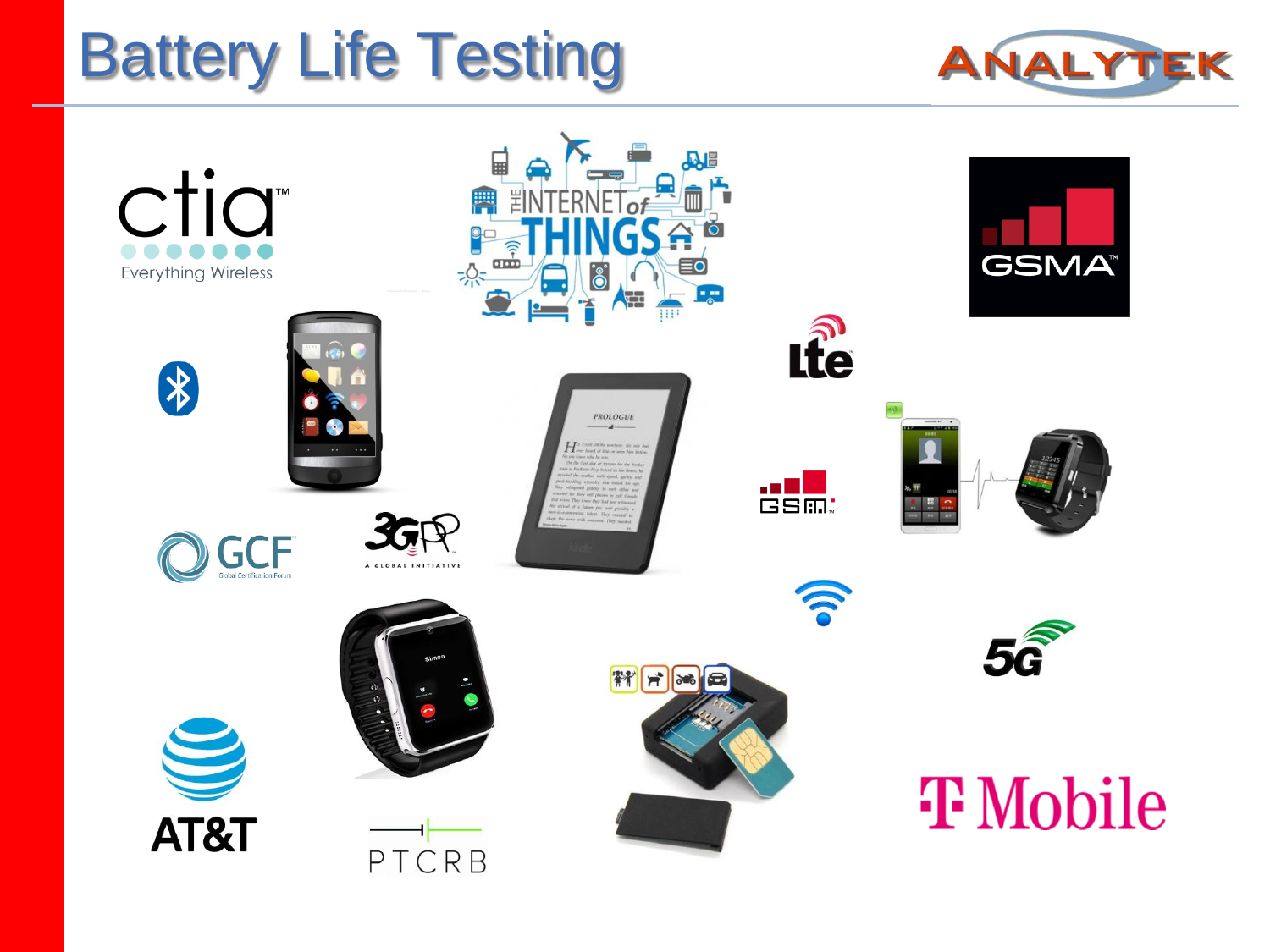# Test Suites Supported



### • AT&T 10776

- For AT&T Approved Vendor Labs
- Only platform offering all WCDMA and LTE Legacy tests
- Only validated platform providing Dual SIM Battery Life
- All 5G Battery Life tests validated

### • GSMA TS.09 version 11.0

- Includes Standby, Talk-Time and Application Tests
- Includes new NB-IoT tests
- GCF PC
	- The GCF Performance Criteria Tests (based on GSMA TS.09)

### • CTIA Test Plan

- Only approved platform for use by CTIA Labs
- Mandatory testing for all AT&T devices
- Includes smartphone, smartwatch and MIoT testing

### • T-Mobile

- New LTE and 5G Battery Life TRD Test Suite
- Used with R&S PQA 5G Data Throughput and Current Drain tests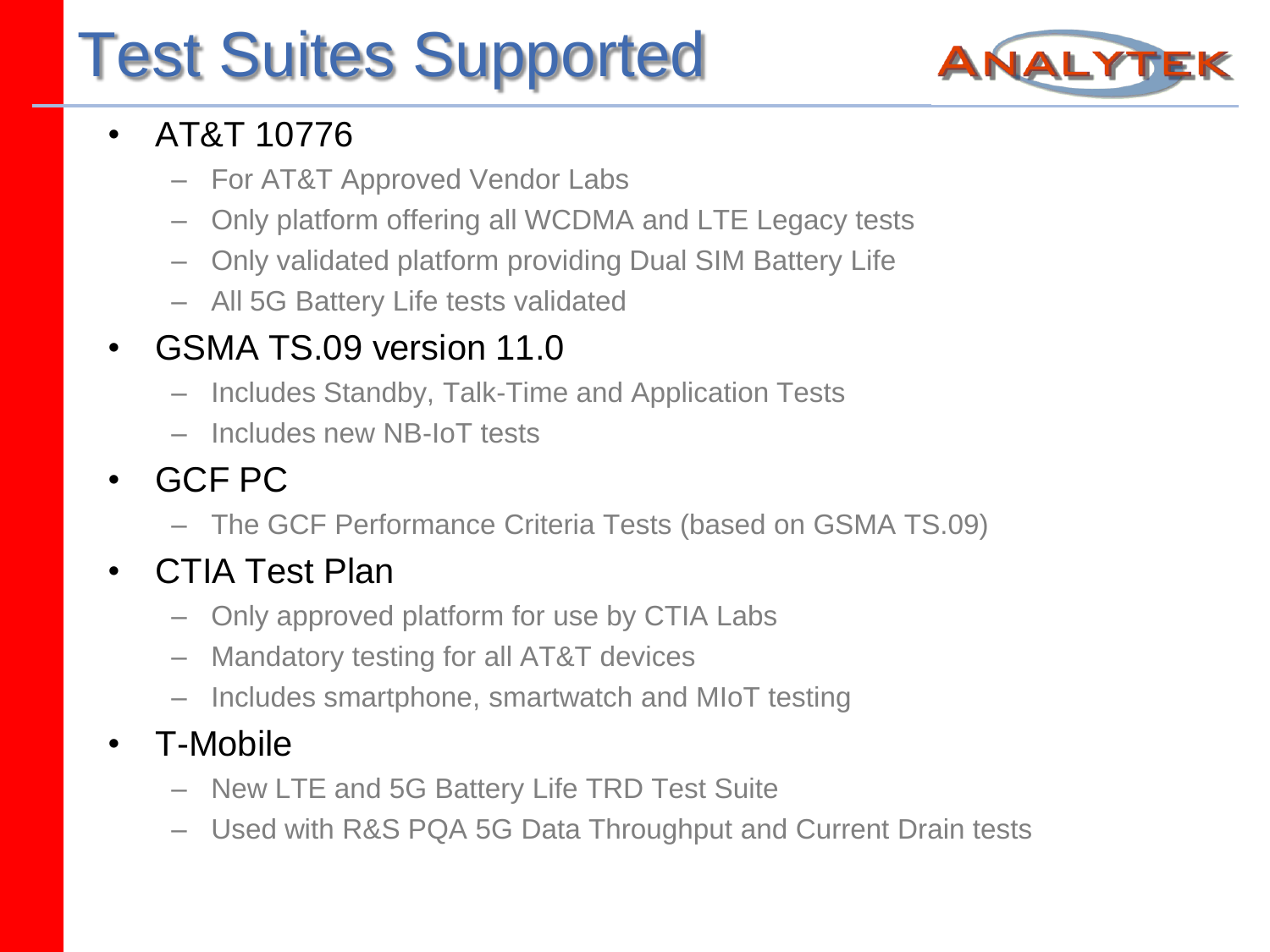# **Features**



### Analytek Framework supports:

### • Network Simulators

- R&S CMW500: To support Test Scripts covering LTE, WCDMA, GSM, CDMA
- R&S CMX500: To support Test Scripts for FR1 and FR2, FDD and TDD and NSA and SA devices

#### • Power Analysers

- R&S NGM201: Requires NGM-B301 option for higher accuracy
- R&S NGMO2: Requires NGM-B5 option for continuous measurements. Legacy PSU (no longer available)
- Keysight N6705B/C: Requires N6781A (3A) or N6785A (8A) option. Mandatory for CTIA Test Suite

#### **Temperature**

– Hameg HMC8012: include temperature measurements with Current Drain recorded in parallel

#### • GNSS Simulator

– LabSat 3: Dynamic or Static GPS signals for testing with Location Based Services enabled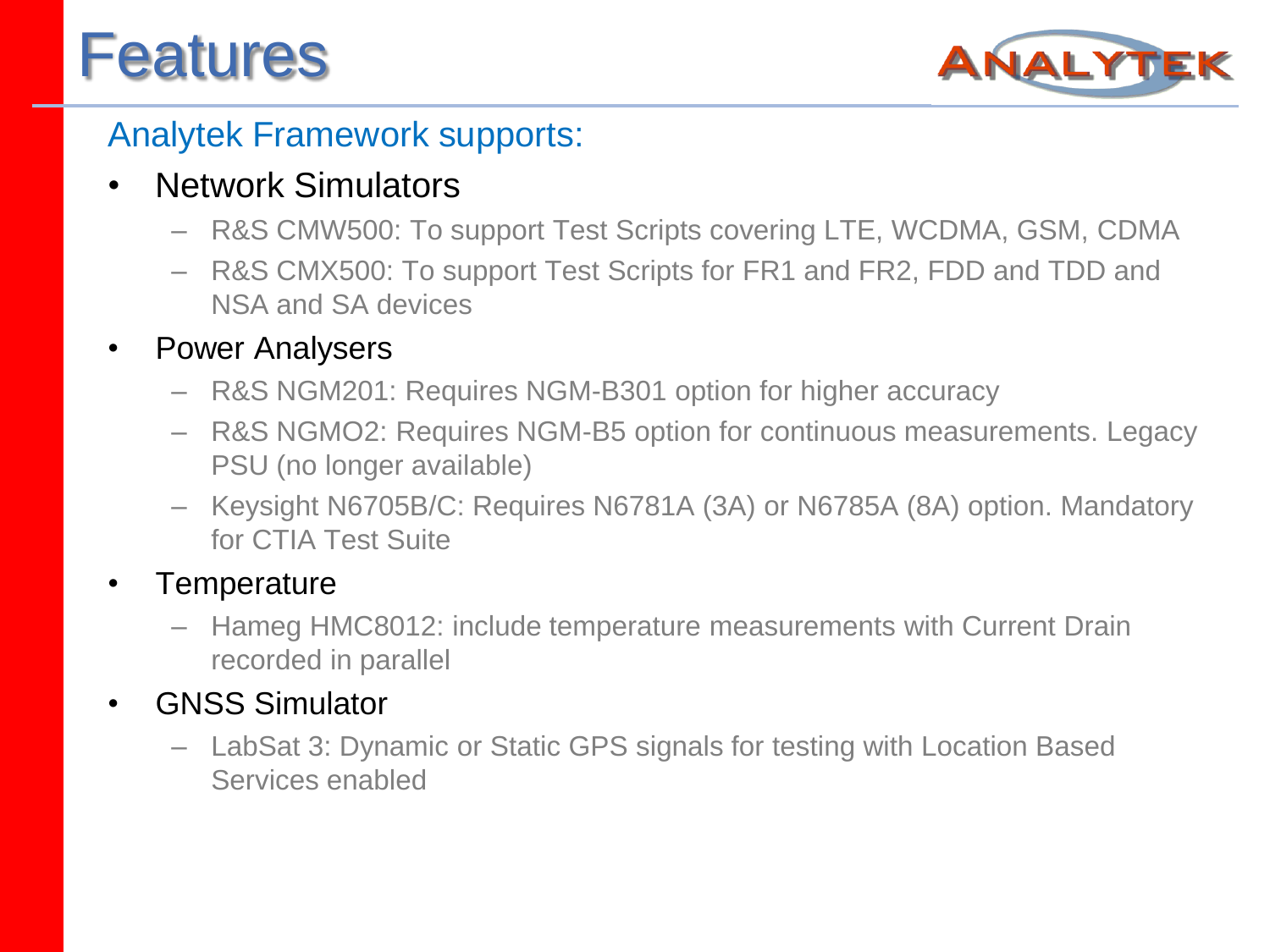## AT&T 10776 Battery Life Testing





#### Validated Platform ID 225

Only platform validated for all Battery Life Tests:

- WCDMA Idle Mode
- LTE Idle Mode and Connected Mode
- VoLTE (speech) and ViLTE (video) Calls
- LTE CA throughput
	- Dual SIM Idle Mode Battery Life
- Idle Mode WEA
	- Measurements using different AT&T cDRX settings

#### Power Analyser – 3 different models supported

- R&S NGM201 with NGM-B301 option; or
- R&S NGM02 with B5 option; or
- Keysight N6705B or C with N6781A or N6785A option

| Part Number     |
|-----------------|
| ANA-TSB-AT&T-01 |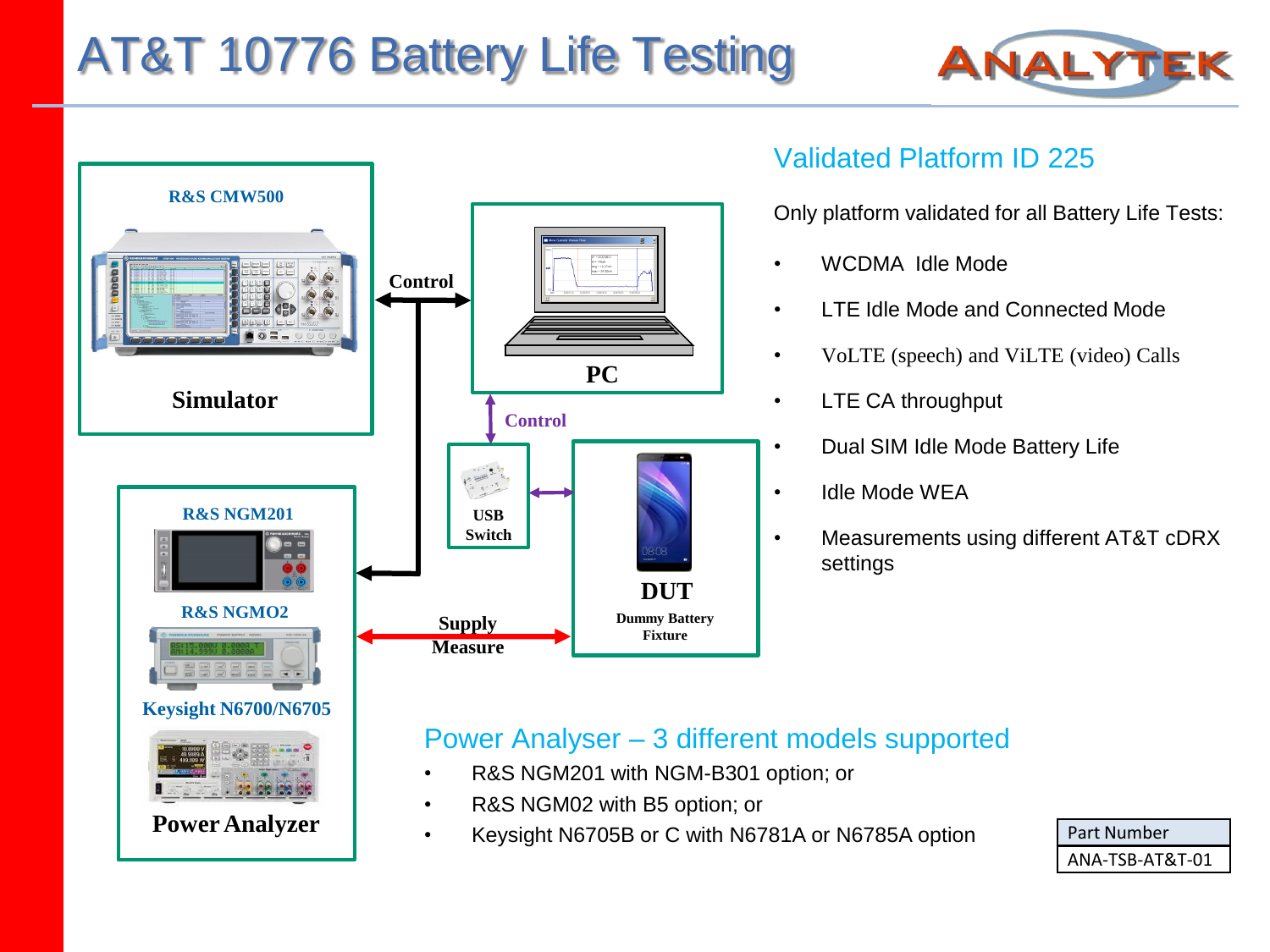## AT&T 10776 5G Battery Life Testing



**Power Analyzer**

#### Validated Platform ID 313

Validated for FR1 and FR2 Tests:

• N20-1-201 5G NR Idle Mode Battery Life

ANALYT

- N20-1-202 5G NR Connected Mode Battery Life
- N20-1-203 5G NR Connected Mode USB-C Battery Life
- N20-1-204 Idle Mode Battery Life for sub6 GHz
- N20-1-205 Connected Mode Battery Life for sub6 GHz

#### Power Analyser – 3 different models supported

- R&S NGM201 with NGM-B301 option; or
- R&S NGM02 with B5 option; or
- Keysight N6705B or C with N6781A or N6785A option | Part Number

ANA-TS-AT&T-5G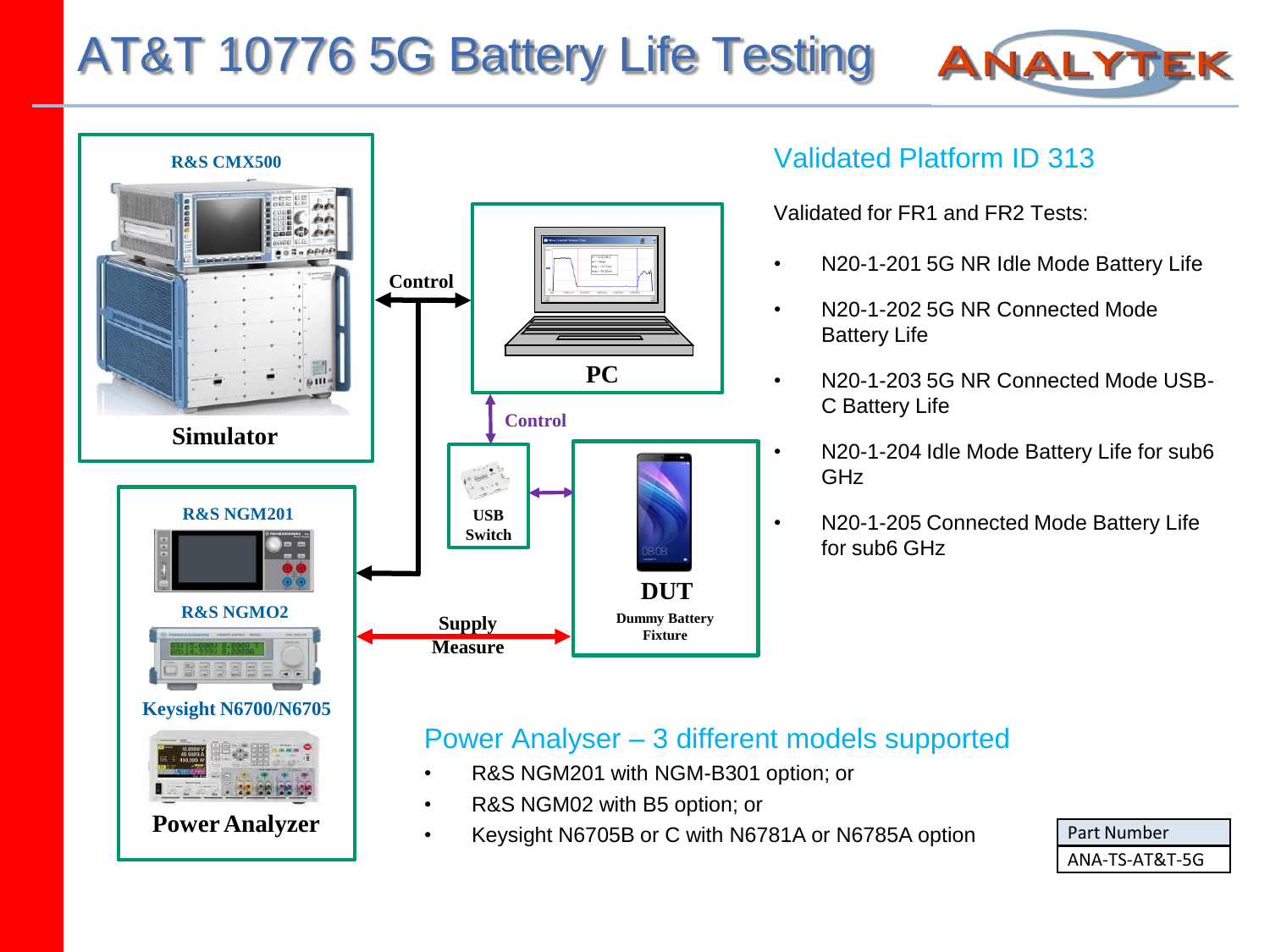## GSMA TS.09 Battery Life Testing



Tests supporting GSM, WCDMA and LTE:

• Talk Time (VoLTE, Circuit Switched)

• Packet Transfer Upload and download

• Video streaming (DASH/Progressive) and



**Standby** 

**Browsing** 

Audio streaming

• Camera operation

• Video recording and playback

• Bluetooth headset usage

• NB-IoT device testing

#### Power Analyser – 3 different models supported

- R&S NGM201 with NGM-B301 option; or
- R&S NGM02 with B5 option; or
- Keysight N6705B or C with N6781A or N6785A option

| Part Number       |
|-------------------|
| ANA-TSB-GSMA      |
| ANA-TS-GSMA-NBIOT |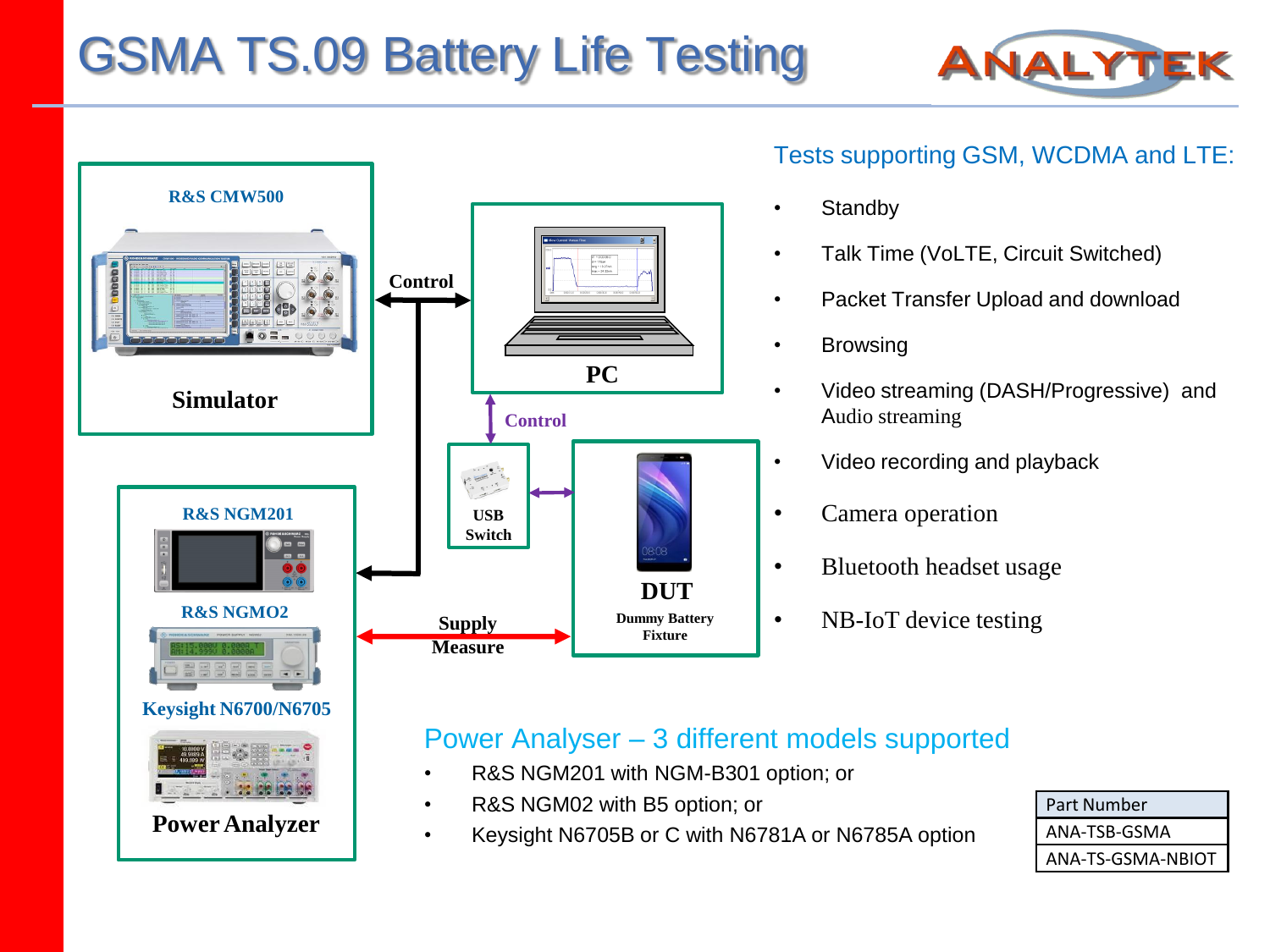## CTIA Battery Life Testing





#### CTIA approved Platform for Battery Life Testing

- Mandatory for all AT&T devices; ref 10776 Reference LTE-BTR-1-2513
- Testing for smartphones and smartwatches for:
	- Standby and Homescreen
	- Voice, SMS and email
	- Video/Audio Streaming and music playback
	- Gaming
	- Measurement of available energy
- From Test Plan version 1.6, also includes testing for MIoT devices:
	- Standby, Power Saving Mode
	- Connected Mode

Part Number ANA-TSB-CTIA ANA-TS-CTIA-MIOT ANA-OPT-GNSS-01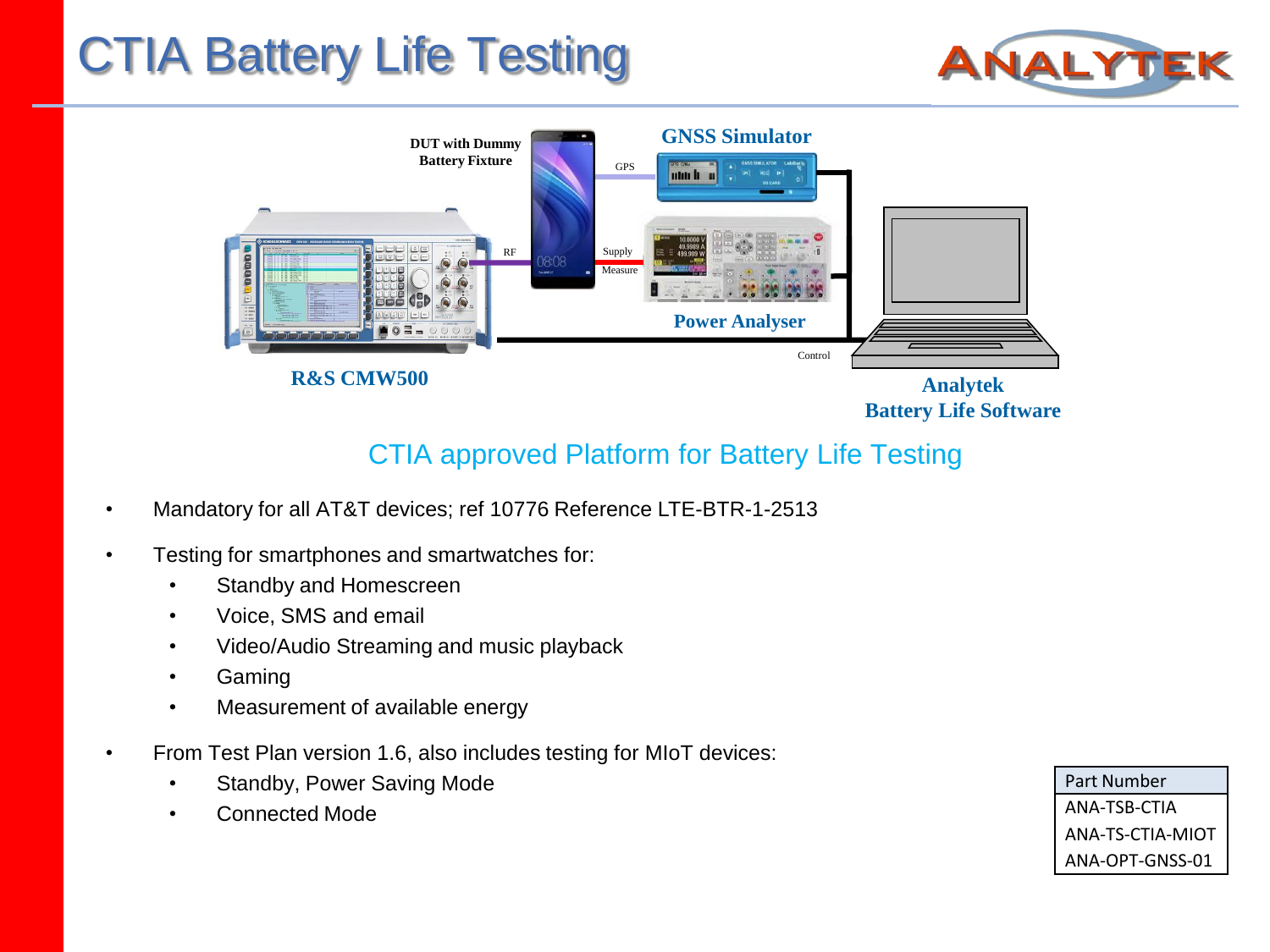## T-Mobile Battery Life Testing





#### Platform for T-Mobile Battery Life Testing

- Legacy Solution ref T-Mobile US Master Terminal Requirements Battery Life TRD
- Testing for smartphones covering Sections:
	- 3.1 Battery Certification
	- 3.5 LTE Current Drain, Browsing and Practical Use Cases
	- 3.7 Wi-Fi Current Drain
	- 3.8 Wi-Fi Calling Current Drain
	- 3.10 Media (Music, Video, Audio) Current Drain
	- 3.11 Camera and Video Recording Current Drain
	- 3.12 UI ON Current Drain
	- 3.13 LTE, 5G FR1 NSA, 5G FR1 SA and 5G FR2 User Profiles
	- 3.15 Airplane Mode
	- 3.16 Navigation Current Drain Requirements
	- 3.17 Network Scan

| Part Number    |  |
|----------------|--|
| ANA-TS-TMO-LTE |  |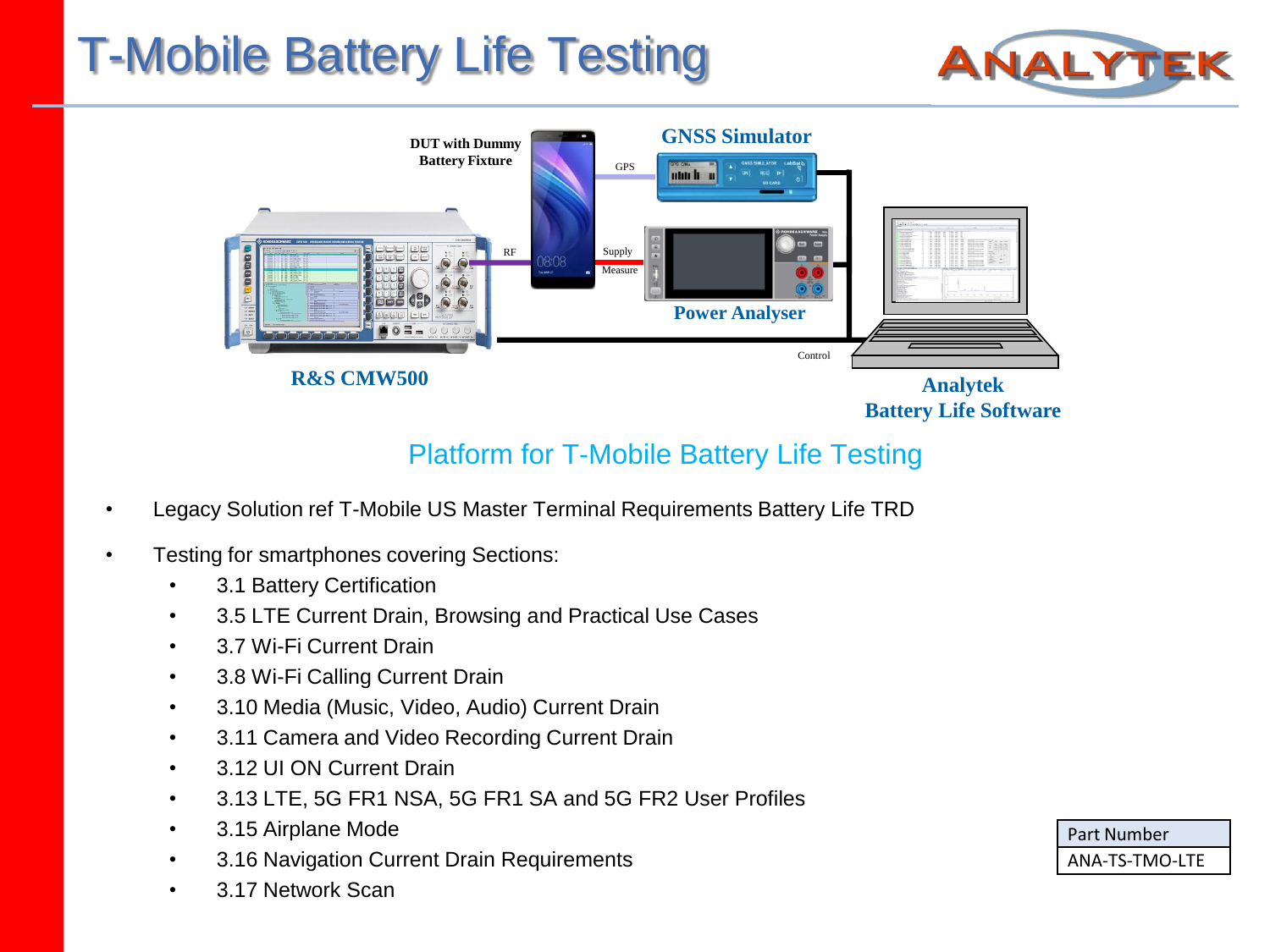## T-Mobile 5G Battery Life Testing





#### Platform for T-Mobile 5G Battery Life Testing

- 5G Solution ref T-Mobile US Master Terminal Requirements Battery Life TRD
- Testing for smartphones covering:
	- 3.6 5G Current Drain
		- 4G LTE Standby with 5G FR1 and/or FR2 Neighbour Cells
		- 5G FR1 Standby Current Drain Tests
		- 5G FR2 Connected Mode Tests
		- 5G FR1 Connected Mode Tests
		- VoLTE TalkTime tests for 5G FR1 and FR2 capable devices
		- VoNR TalkTime tests for 5G FR1 SA capable devices
		- 5G FR1 SA Connected Mode Tests
		- 5G FR1 SA and NSA Browsing Tests
		- 5G FR1 SA and NSA Video Streaming Tests

| Part Number   |  |
|---------------|--|
| ANA-TS-TMO-5G |  |